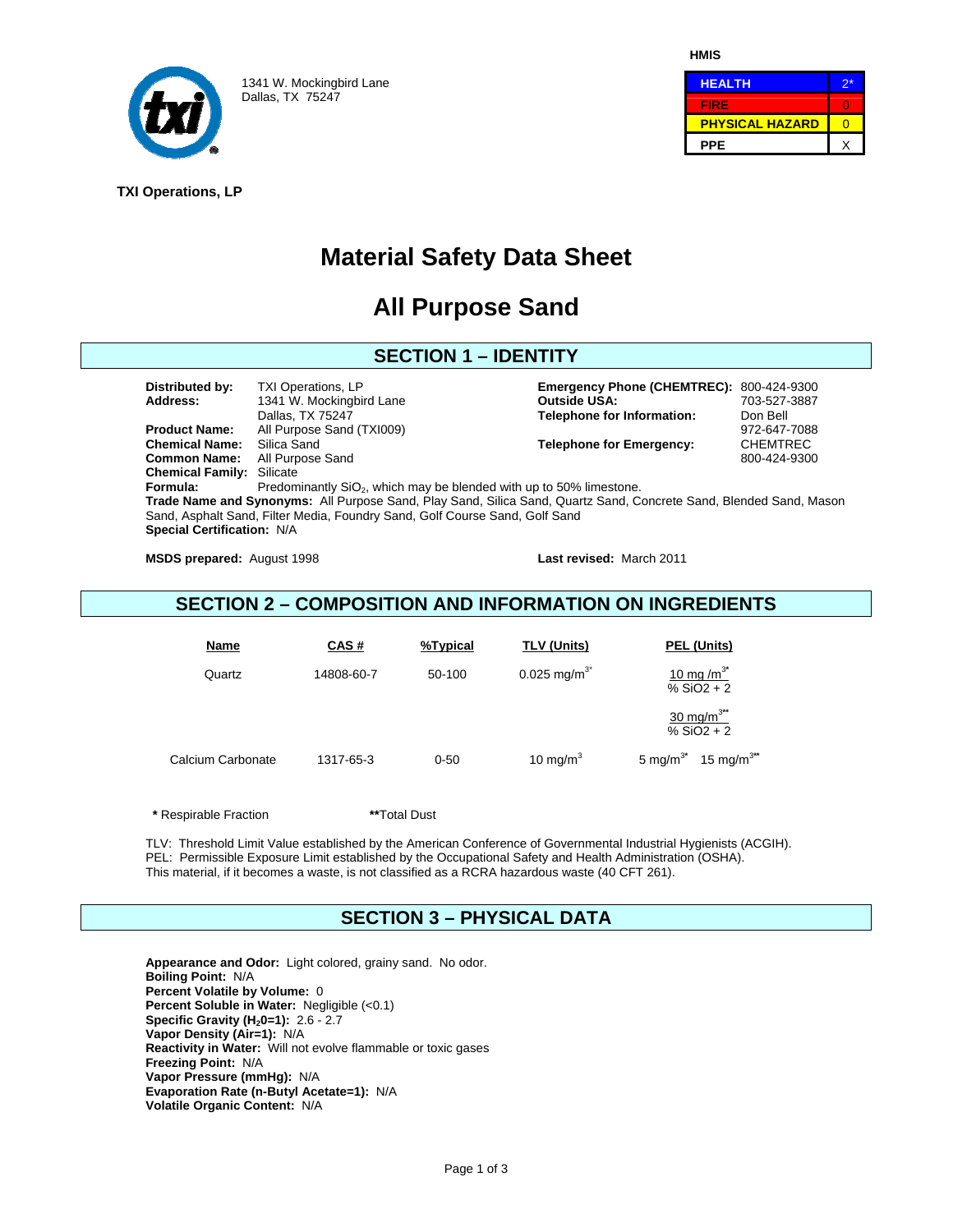### **SECTION 4 – FIRE AND EXPLOSION DATA**

**Flash Point:** Will Not Ignite **Auto Ignition Temperature:** N/A **Extinguishing Media:** N/A **Unusual Fire and Explosion Hazards:** None **Special Fire Fighting Procedures:** This material, sand, may be used to smother fires. **Flammable Limits in Air (% by Volume) Lower:** N/A  **Upper:** N/A

# **SECTION 5 – HEALTH INFORMATION**

**HMIS Rating:**

| <b>HEALTH</b>          | 2* |
|------------------------|----|
| <b>FIRE</b>            | ŋ  |
| <b>PHYSICAL HAZARD</b> |    |
| <b>PPE</b>             |    |

 $(0 =$  Minimal,  $1 =$  Slight,  $2 =$  Moderate,  $3 =$  Serious,  $4 =$  Severe,  $* =$  Chronic Health Hazard)

#### **Signs and Symptoms of Exposure**

#### *Acute Overexposure:*

#### **Inhalation:**

Irritation or abrasion of nasal passages. Congestion of nasal passages and respiratory systems.

#### **Eye Contact:**

Irritation or abrasion of eyes. Excessive dust may cause severe abrasion of the cornea.

### **Skin Contact:**

Irritation or abrasion of skin.

### **Ingestion:**

None

#### *Chronic Overexposure:*

#### **Inhalation:**

Excessive exposure, by inhalation, to dusts of this material, over an extended period of time may result in the development of pulmonary diseases including pneumoconiosis, silicosis, or lung caner. Dust can cause inflammation to the lining tissue of the interior of the nose.

#### **Eye Contact:**

Dust can cause inflammation of the cornea.

#### **Skin Contact:**

None

#### **Medical Conditions Generally Aggravated by Exposure** Respiratory disorders or diseases may be aggravated by exposure.

# **Chemical/Component Listed as Carcinogen**

NTP IARC OSHA YES YES NO

#### **Other Exposure Limits**

None

#### **Emergency & First Aid Procedures for Indicated Routes of Entry**

**Inhalation:** Remove to fresh air. Seek medical assistance immediately.

**Eyes:** Rinse with copious amounts of water for 15 minutes. Do not rub eyes. If irritation persists, seek medical assistance.

**Ingestion:** Seek medical assistance immediately.